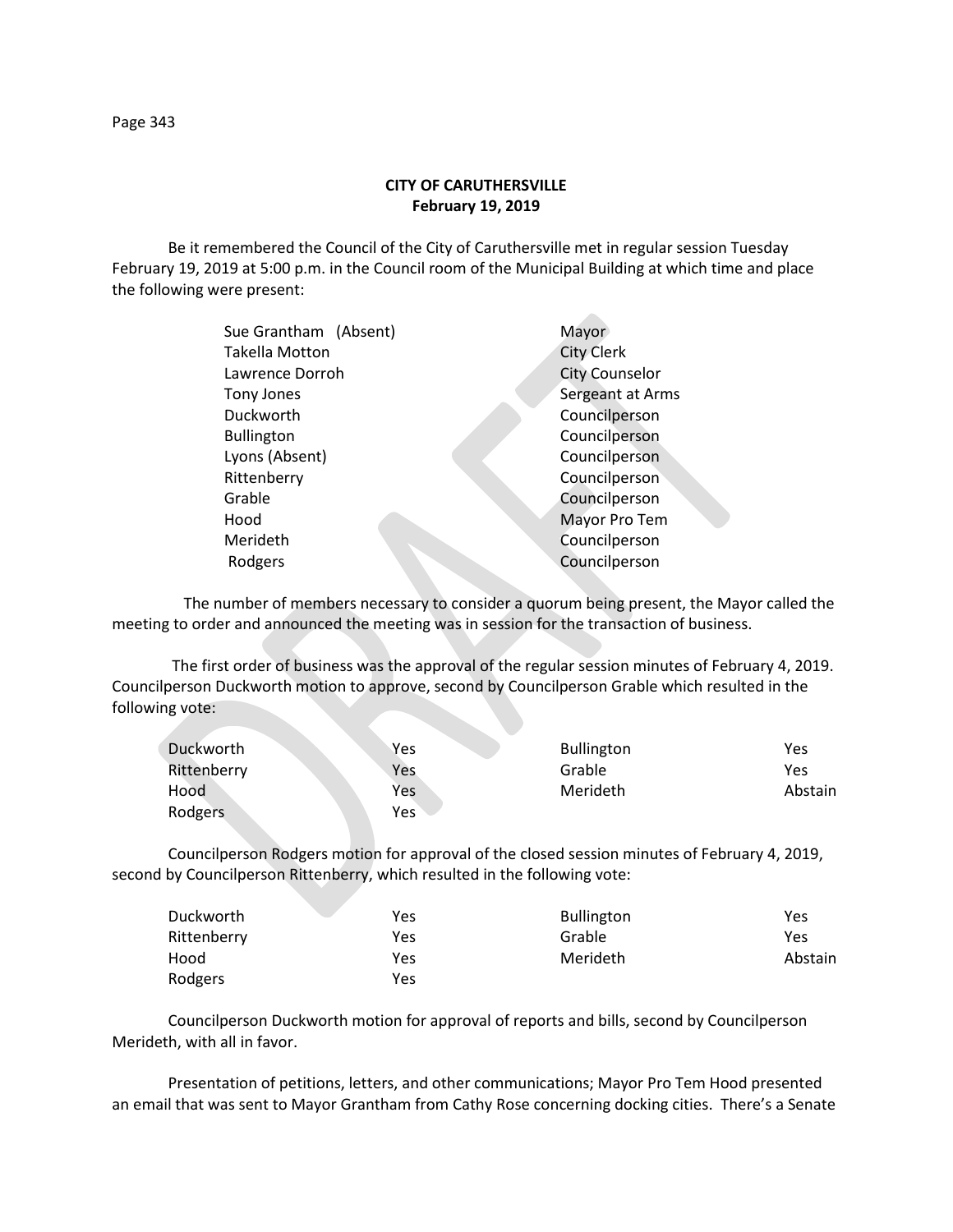Bill that's set to roll out legislation for video terminals that would be housed by businesses and organizations. Proceeds would go to the operators and the establishments, with 36 percent going to the state lottery fund for education. There's concern with these video terminals affecting the casinos revenues; in some areas they've seen a decline in casino revenues up to 20 percent, which in turn affects revenue that cities receive from casinos.

Police report; Chief Tony Jones reported that the Police department radios needed upgrading, at this point communication is limited to the Sheriff department and Fire department. There's no warranty on the existing radios with repairs being very costly. The plan is to look at the next budget year to consider Motorola as a source; Councilperson Bullington suggested getting a quote for a lease purchase.

Humane report; Karol Wilcox reported that the Shelter passed the state protocol inspection, and the pending issues from the last meeting were taken care of. All the painting is just about done, and all the animals are merged in one place. The land line is 333-9977, and there will be an answering machine installed for messages. The filing of the State inspection has occurred, which can take up to 38 days. Animals have been picked up, and the collection of impound fees has been set up. There was a question If a citation could be issued for animals that come in that's outside the city limits. An impoundment fee can be collected; Counselor would have to research about citations. There will be an Open House after the State inspection.

Fire report; Fire calls from February 11, 2019 through February 19, 2019 are as follows: 2/11/19; Vehicle accident on I55/412, 2/14/19; Mutual aid to State Highway E for a structure fire with moderate damage, 2/17/19; Gas odor at Medic One building without finding, 2/19/19; Vehicle accident on Truman with request for extrication. A course "Responding to Utility Emergencies" was held February 9, 2019 with 26 firemen in attendance.

| Chief Charlie Jones recommended appointments to the Fire Department as follows: |                   |             |                      |
|---------------------------------------------------------------------------------|-------------------|-------------|----------------------|
| Captain                                                                         | Second Lieutenant | Firefighter | Chaplain             |
| Kevin Curtis                                                                    | Jerry Hudgens     | Jimmy Lyons | <b>Shawn Harding</b> |

Councilperson Grable motion for approval of the appointments, second by Councilperson Duckworth, which resulted in the following vote:

| Duckworth   | Yes | <b>Bullington</b> | Yes     |
|-------------|-----|-------------------|---------|
| Rittenberry | Yes | Grable            | Yes     |
| Hood        | Yes | Merideth          | Abstain |
| Rodgers     | Yes |                   |         |

Code Enforcement report; Sonya Fuller reported sending out 29 letters from February 4, 2019 through February 15, 2019.

Library report; Teresa Tidwell reported that the Caruthersville library was chosen 1 of 15 libraries nationwide to receive a grant for Small Libraries Create Smart Spaces. They will be looking at the reconfiguration of the Library to better serve more active learning; the project will start in March 2019 and ends September of 2020.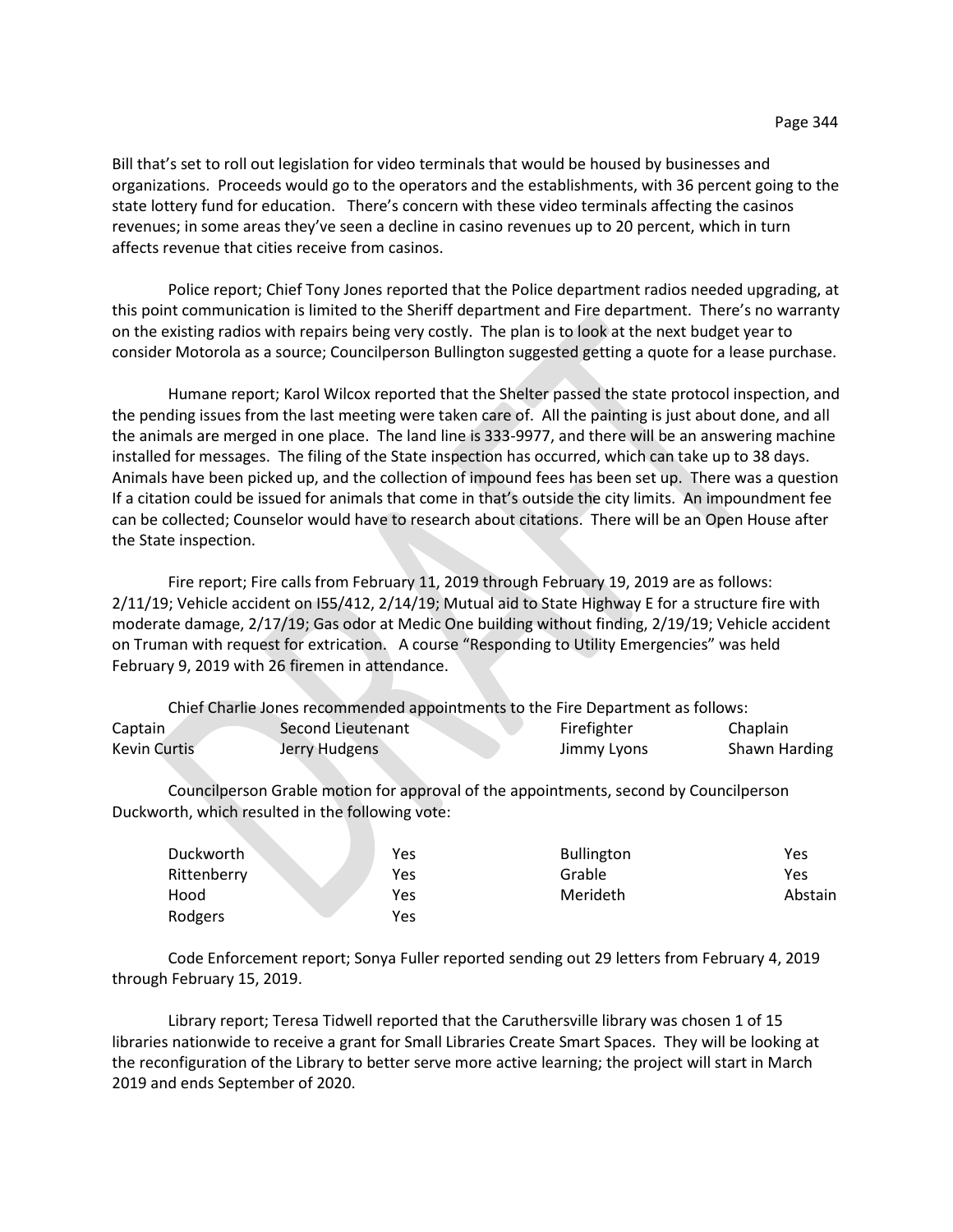## Page 345

Budget report; Councilperson Bullington made reference to the December financials briefly as follows: 1) For the end of December the General Fund balance is \$109,870.56 2) Revenues collected for City collections don't reflect November and December. There will be better numbers for the January financials with the capturing of the City collections for November, and the December and January City collections being captured also due to a glitch in the software not being able to compute the Assessor's fees which the City Clerk is aware of. 3) The Mooreland Dr. Project went over by \$31,731.17, which needs to be looked at. There are several accounts that are over budgeted and could be more if spending is not curtailed.

Public Works; Paul Shaw reported that the crew did maintenance work at the Maintenance shed. There were 15 potholes filled, worked in alleys, and they tried to keep up with the drainage issues. Some of the things causing the drainage issues are the beaver dams, receiving ditches being full, and dirt and debris in the culvert boxes. The previous  $12<sup>th</sup>$  St Lift station walls weren't built onto the floor, but on the dirt, which has caused the walls to collapse when dirt was taken out. When the motor comes in it will be wired and there will be check points to see what needs to take place before installation. Trinity has a leak, in which they have to wait until the water goes down before anything can be done. It's not causing a big problem on the City's side; it's on Trinity's side where the problem lies. They're running one pressure washer where there should be three. All the Water and Waste Water crew took a class giving each 6 to 7 hours of training. There's been a position open in Sanitation since January, and Paul Shaw asked for permission to advertise. Councilperson Merideth motion for approval, second by Councilperson Bullington, with all in favor. Councilperson Rodgers asked if anything was in place for the water that builds up in East Haven, such as pumping it out. Paul Shaw stated that there was nothing big enough to pump off such a large amount of water. They're looking at the drain boxes to see if they could get the water to moving more, and having to figure out where to pump it. The  $7<sup>th</sup>$  St. ditch captures  $18^{th}$ ,  $19^{th}$ , and  $20^{th}$  Streets, which goes out to the county where the beaver dam is located, which will flow better when the beavers are captured. Mr. Shaw stated that John Chittenden is looking at putting a package together for CDBG grants for drainage.

New Business; Counselor Dorroh has put together a draft of a bid plan for mowing, and stated that the Mayor's putting a plan together for grouping the mowing in order to bid out scopes of work. Councilperson Bullington motion for the approval to bid out mowing for City of Caruthersville, second by Councilperson Merideth, which resulted in the following votes:

| Duckworth   | Yes | <b>Bullington</b> | Yes |
|-------------|-----|-------------------|-----|
| Rittenberry | Yes | Grable            | Yes |
| Hood        | Yes | Merideth          | Yes |
| Rodgers     | Yes |                   |     |

Mayor Pro Tem Hood motion to go into closed session for personnel purposes, second by Councilperson Merideth, which resulted in the following vote:

| Duckworth   | Yes | <b>Bullington</b> | Yes. |
|-------------|-----|-------------------|------|
| Rittenberry | Yes | Grable            | Yes. |
| Hood        | Yes | Merideth          | Yes. |
| Rodgers     | Yes |                   |      |